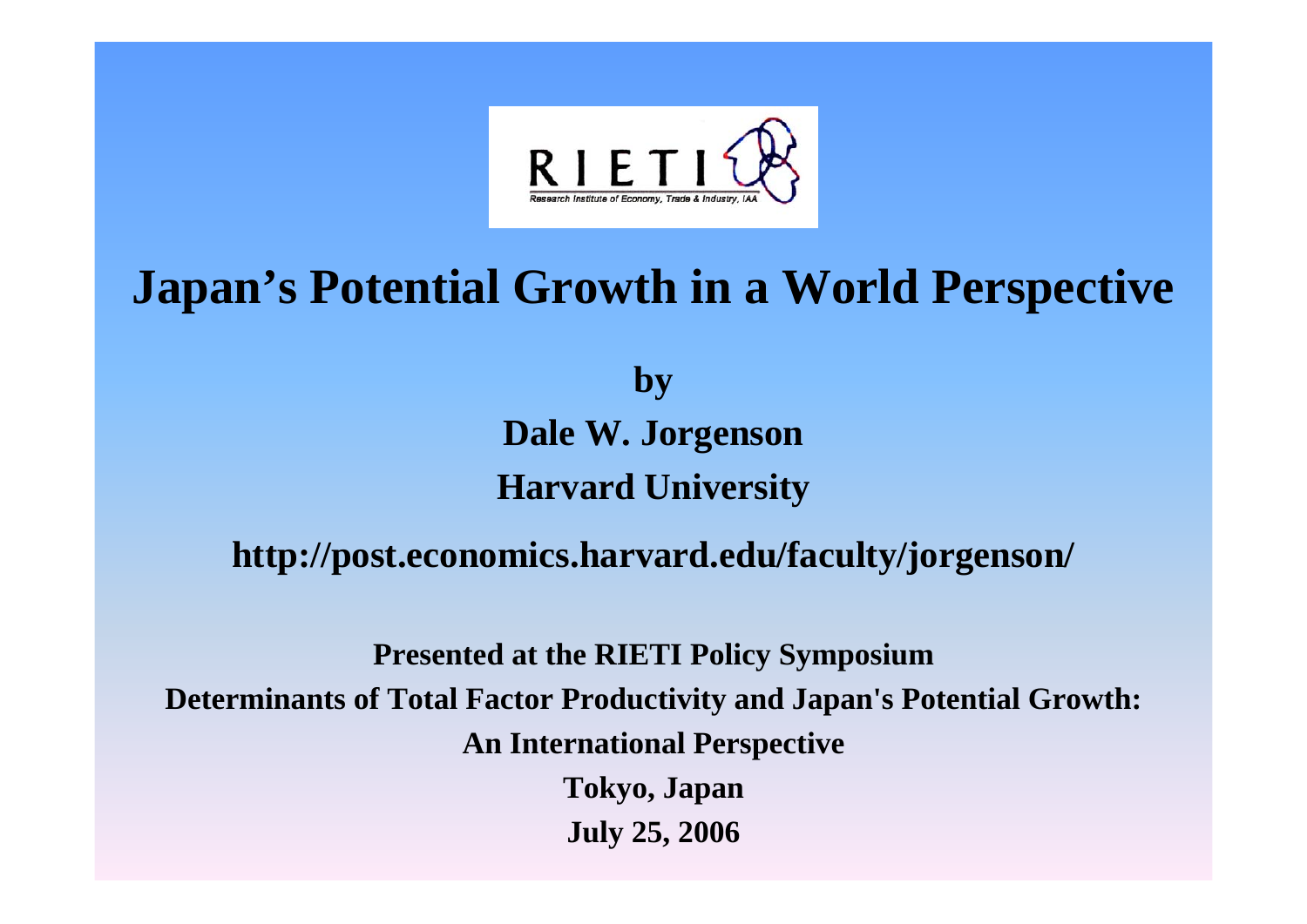# **Economic Growth in the Information Age**

### INTRODUCTION:

Prices of Information Technology

THE INFORMATION AGE:

Faster, Better, Cheaper!

ROLE OF INFORMATION TECHNOLOGY:

IT Prices and the Cost of Capital

WORLD GROWTH RESURGENCE:

IT Investment and Productivity Growth

ECONOMICS ON INTERNET TIME:

The New Research Agenda

1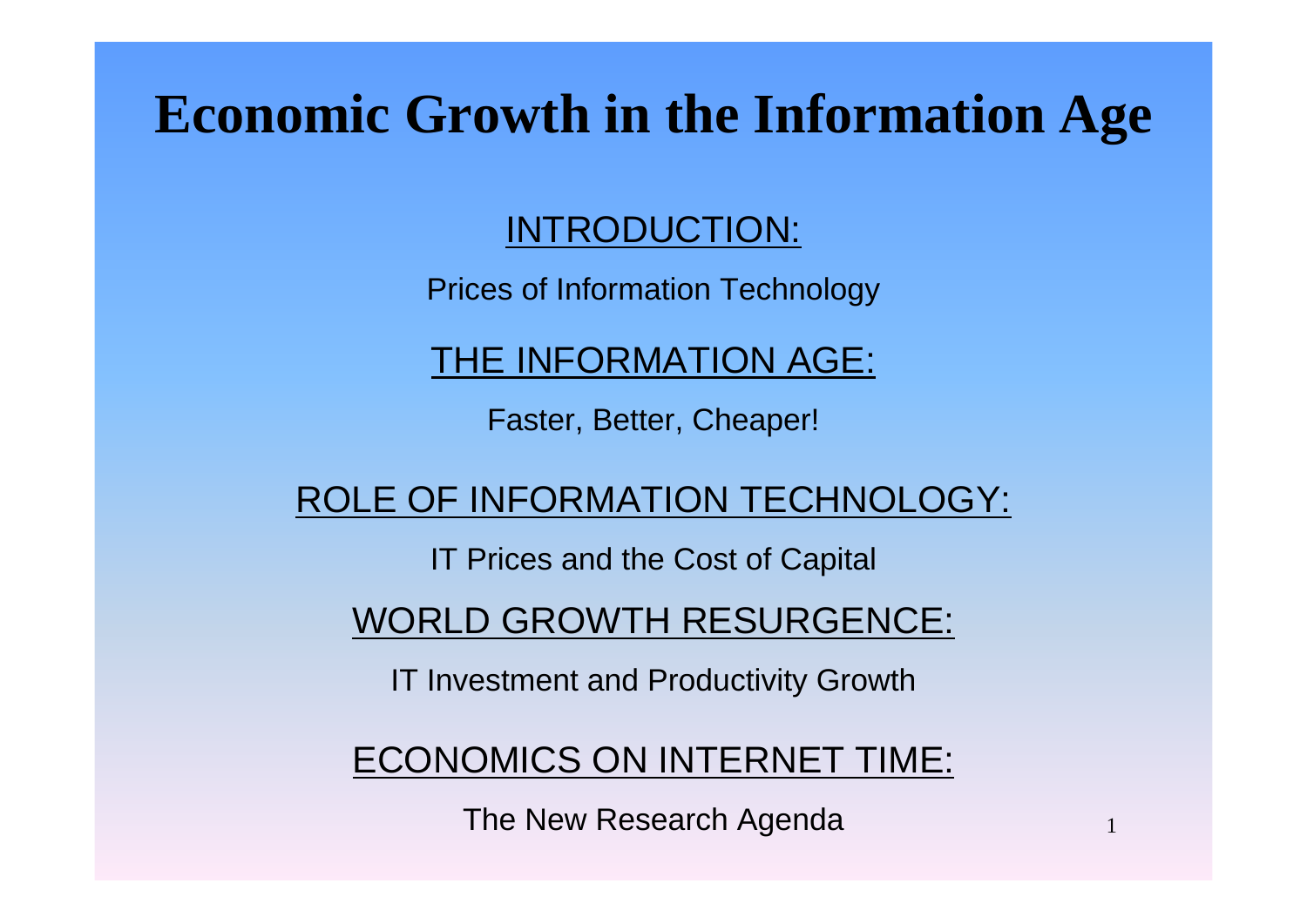## **THE INFORMATION AGE: Faster, Better, Cheaper!**

MOORE'S LAW: The number of transistors on a chip doubles every 12-24 months. (Itanium 2 Processor, released November 8, 2004, has 592 million transistors.)

### INVENTION OF THE TRANSISTOR:

Development of Semiconductor Technology.

### THE INTEGRATED CIRCUIT:

Memory Chips; Logic Chips.

flight would now cost about a penny and take less than one second. SIA Annual Report 2005: In 1978, a commercial flight between New York and Paris cost \$900 and took seven hours. If the principles of Moore's Law were applied to the airline industry, that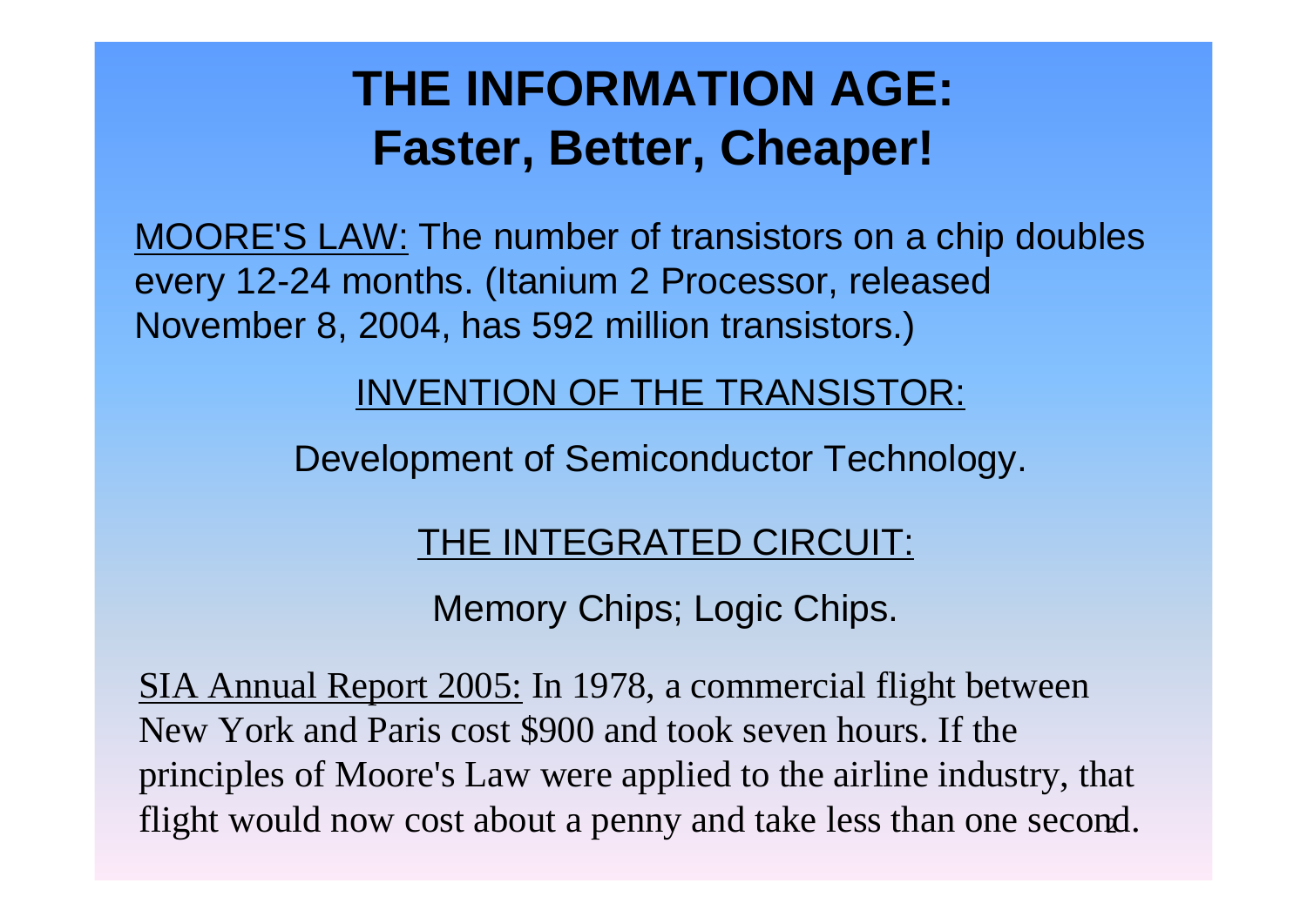## **Integrated Circuit Complexity**



Source: No Exponential is Forever, Gordon Moore ftp://download.intel.com/research/silicon/Gordon\_Moore\_ISSCC\_021003.pdf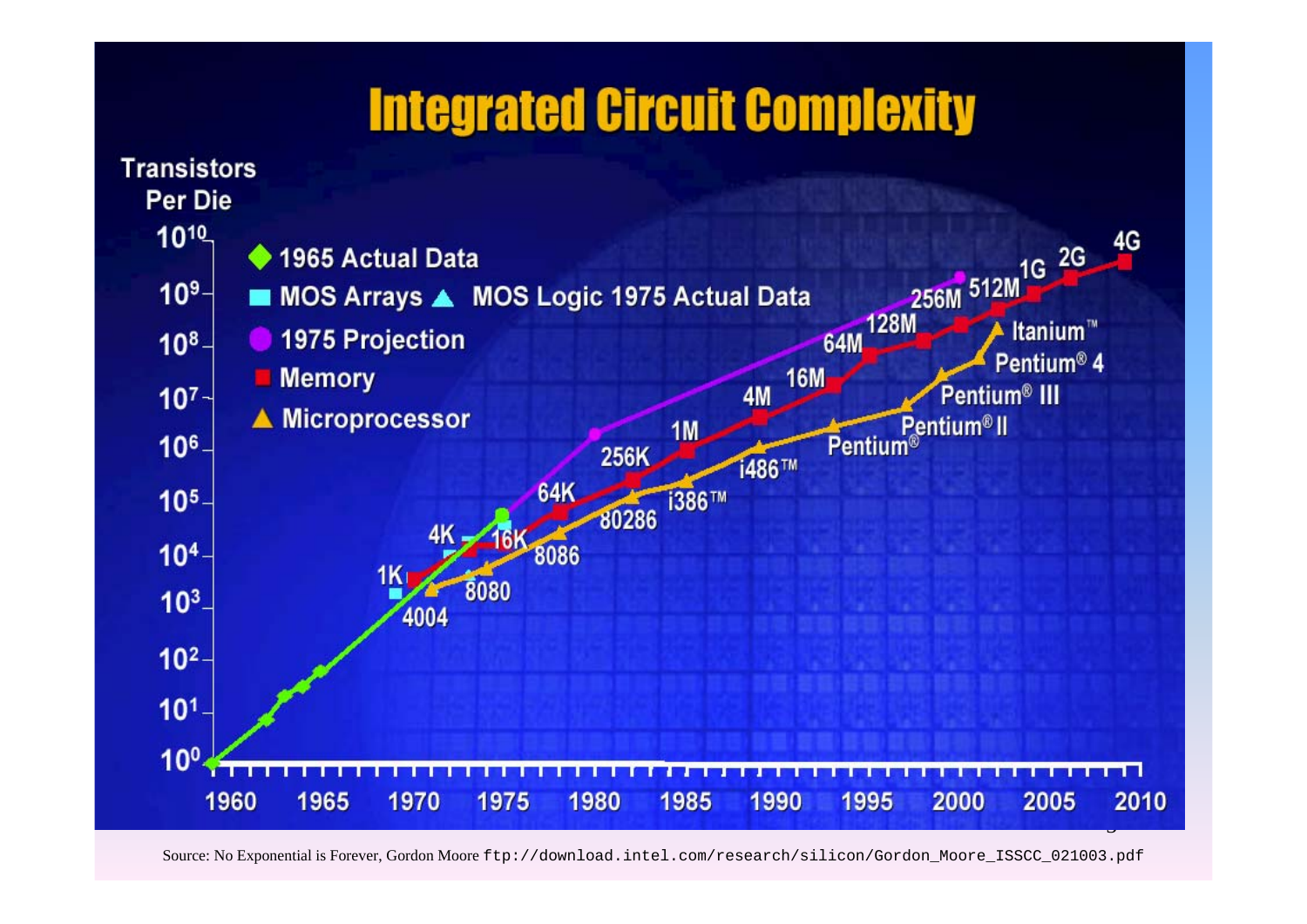## **HOLDING QUALITY CONSTANT Matched Models and Hedonics**

### SEMICONDUCTOR PRICE INDEXES:

Memory and Logic Chips.

### COMPUTER PRICE INDEXES:

The BEA-IBM Collaboration.

### COMMUNICATIONS EQUIPMENT:

Terminal, Switching, and Transmission.

### SOFTWARE:

Prepackaged, Custom, and Own-Account.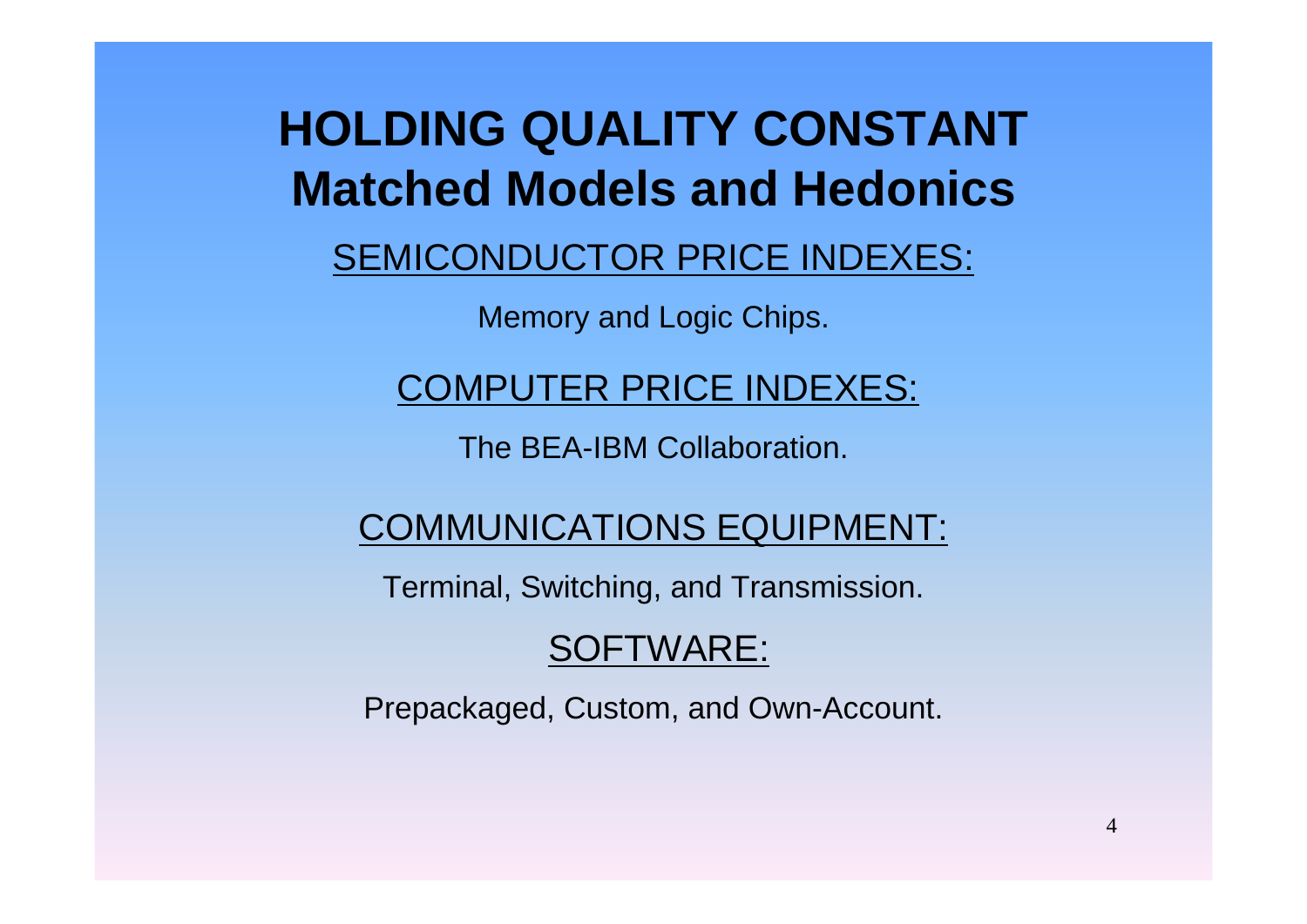### **Relative Prices of Computers and Semiconductors, 1959-2004**

All price indexes are divided by the output price index

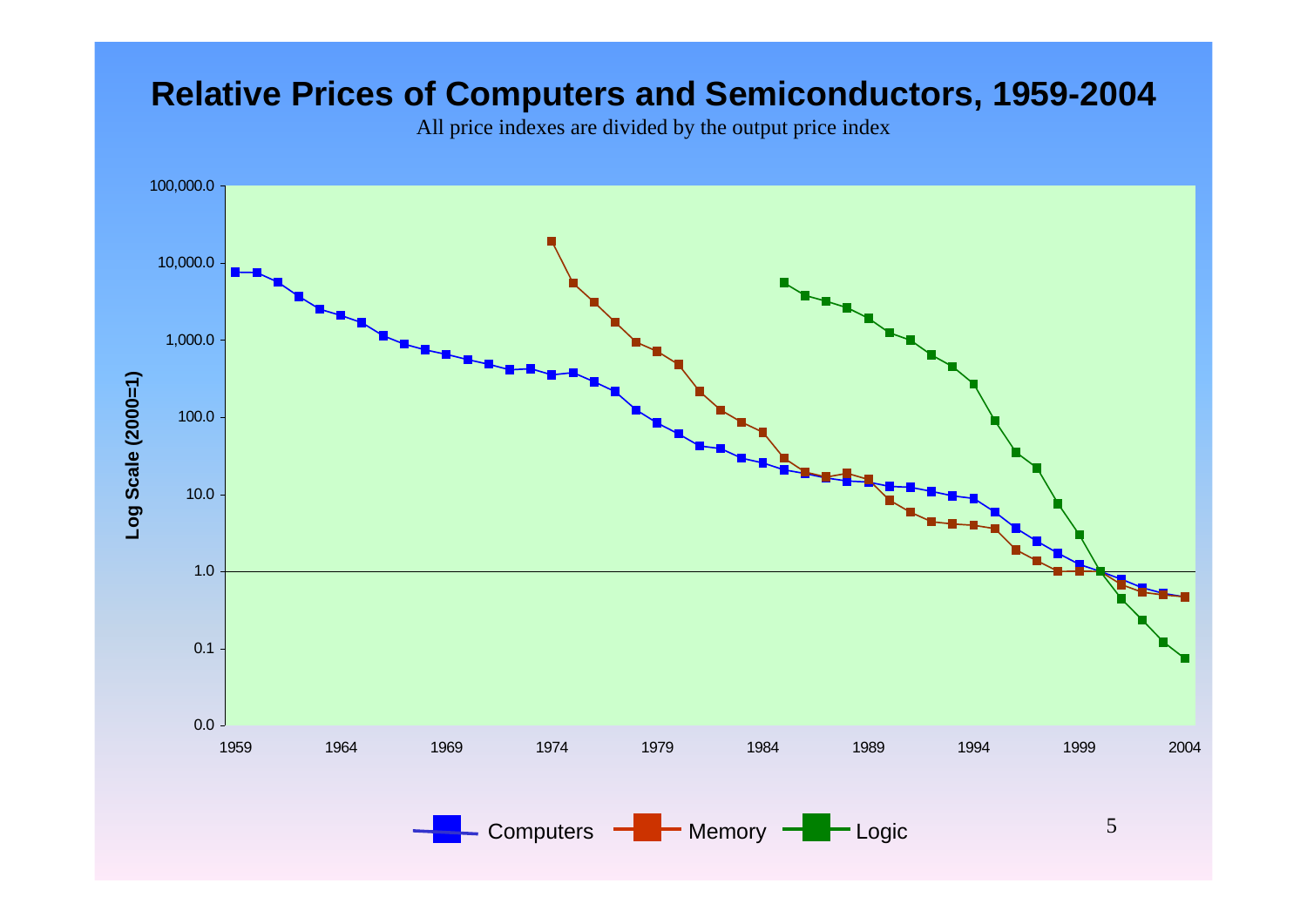

**Semiconductor Roadmap Acceleration**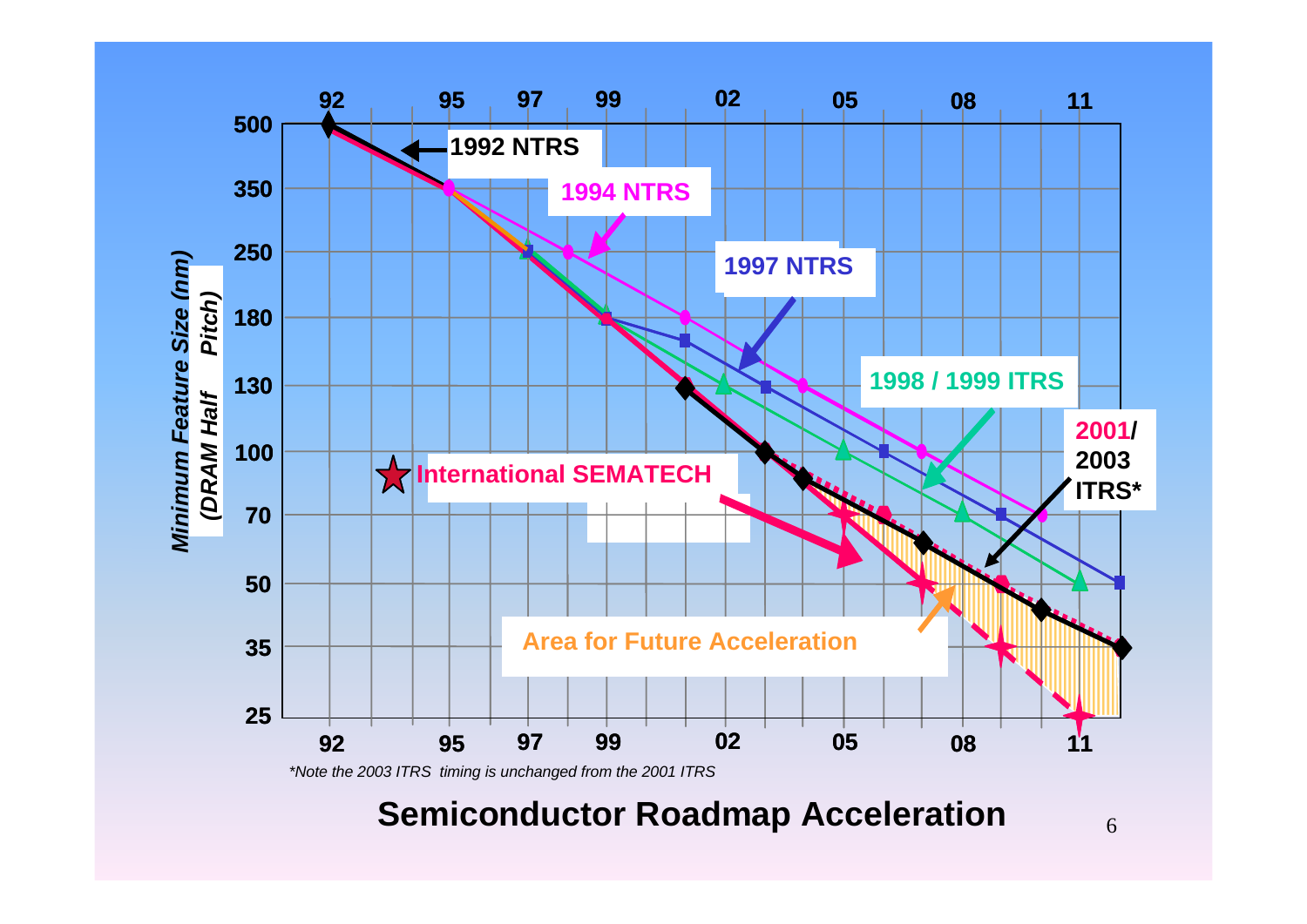## **ROLE OF INFORMATION TECHNOLOGY: IT Prices, Investment, and Productivity**.

## INPUT SHARES OF IT:

Computers, Communications Equipment, and Software.

### CAPITAL CONTRIBUTION:

IT versus Non-IT Capital Services.

### CAPITAL CONTRIBUTION BY TYPE:

Computers, Communications Equipment, and Software.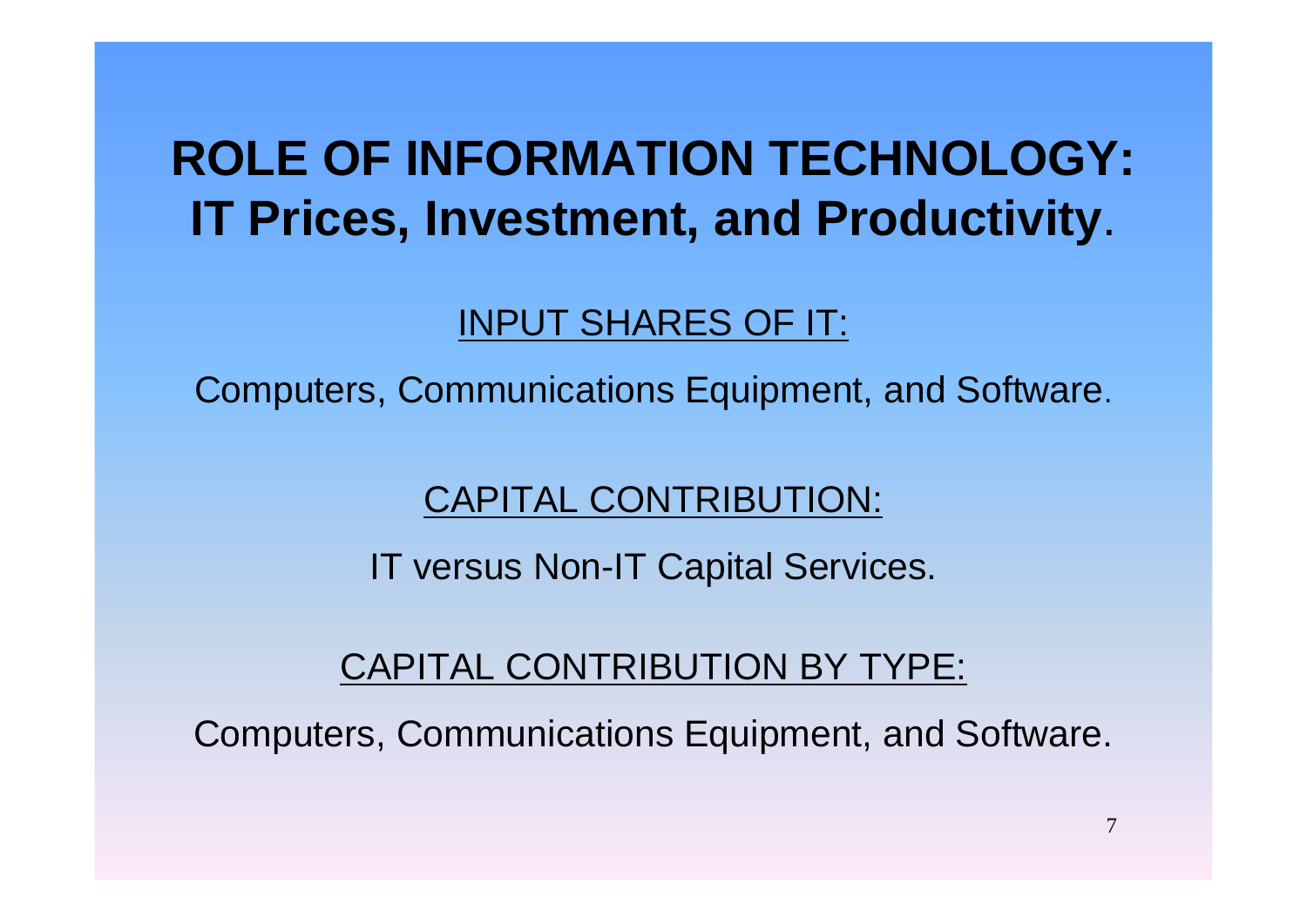#### **Input Shares of Information Technology by Type, 1948-2004**

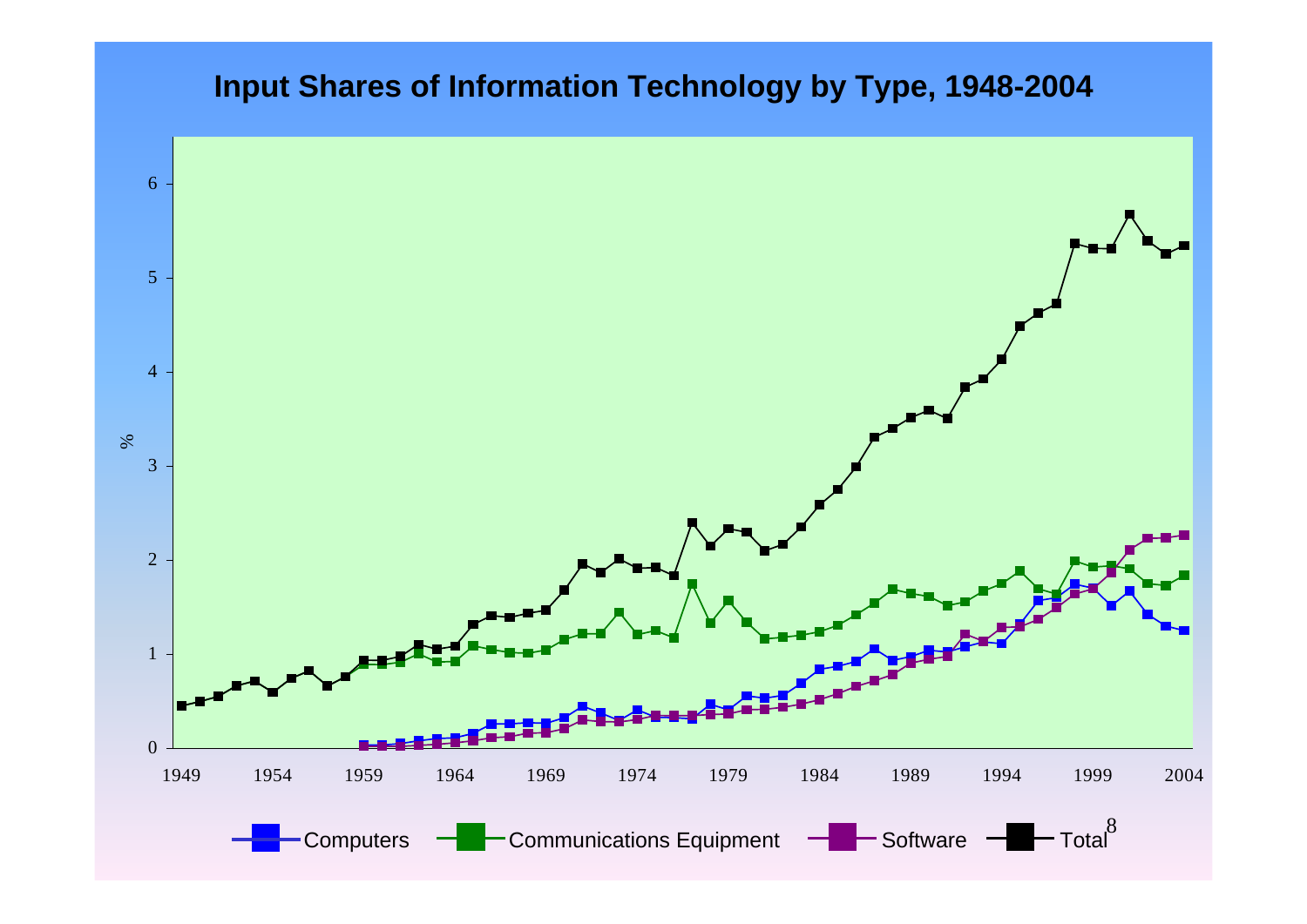### **Capital Input Contribution of Information Technology by Type**

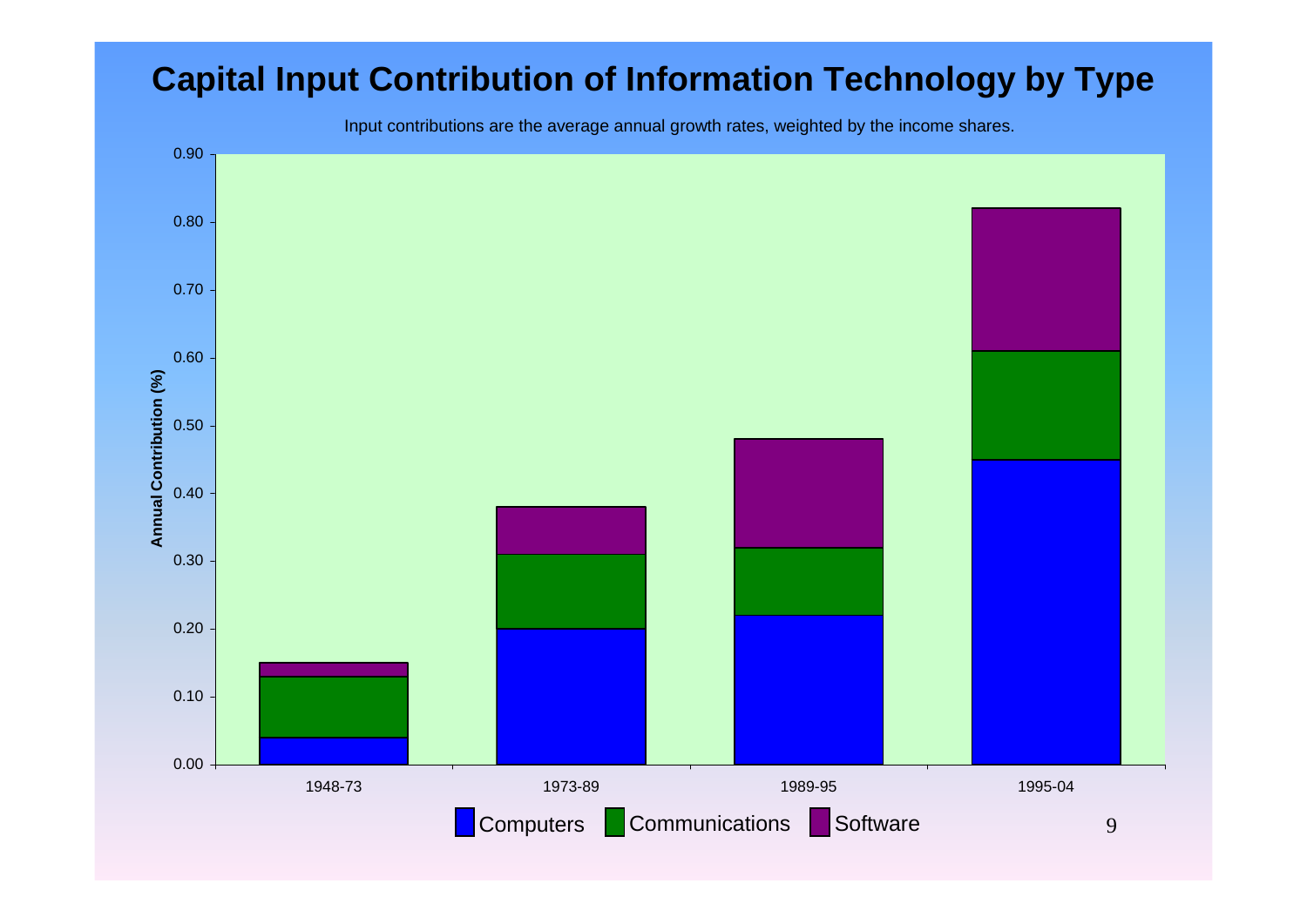### **Capital Input Contribution of Information Technology**

Input contributions are the average annual growth rates, weighted by the income shares.

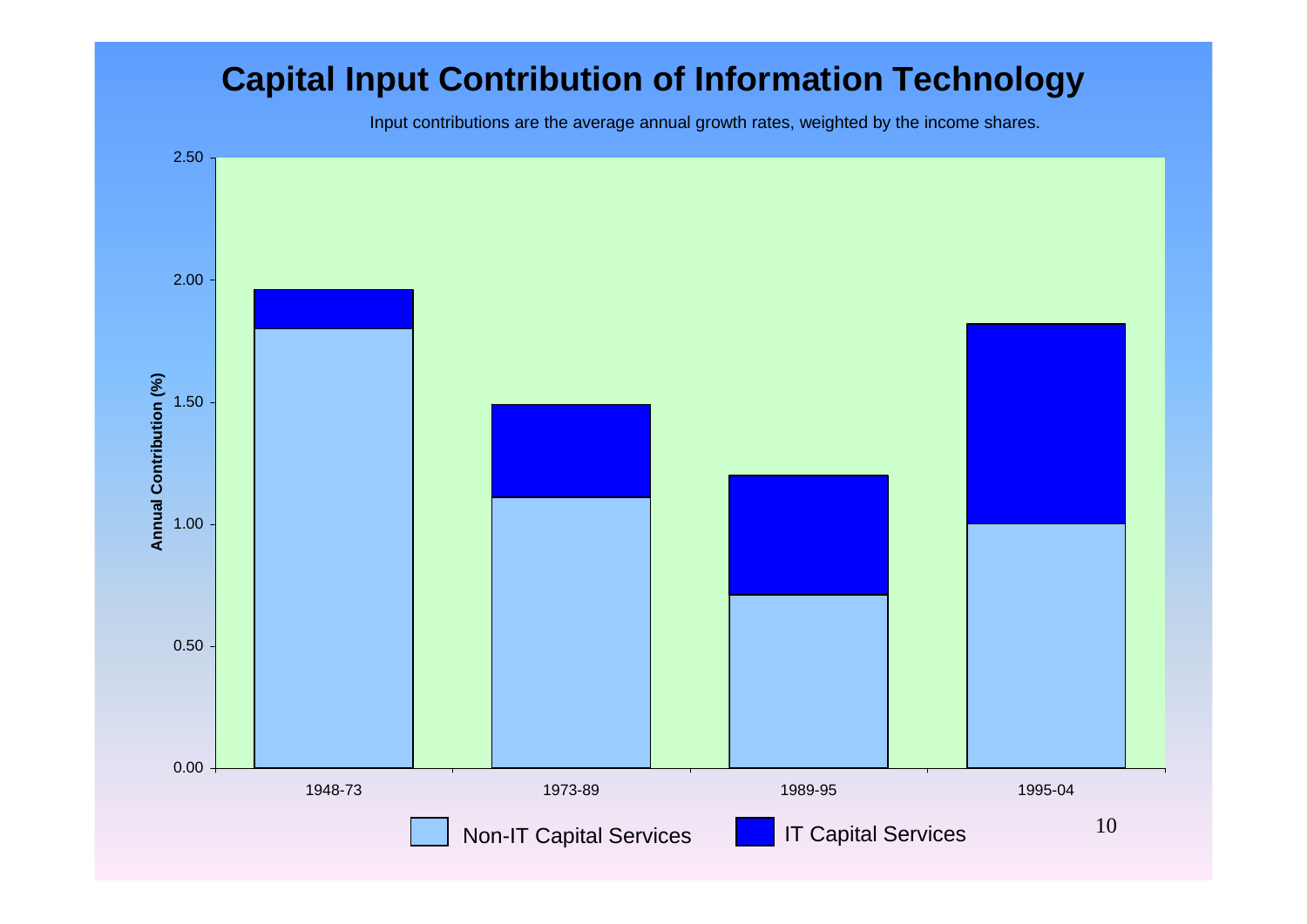#### 3.00 2.50 2.00 Annual Contribution (%) **Annual Contribution (%)** 1.50 1.00 0.500.00-0.50 2000-2004 1989-1995 1980-1989 1980-1989 1989-1995 1995-2000 2000-2004 1981-1989 1995-2000 2000-2004 1989-1995 1995-2000 2000-2004 1980-1989 1989-1995 1995-2000 2000-2004 1980-1989 1989-1995 1995-2000 2000-2004 1980-1989 1989-1995 1995-2000 2000-2004 1980-1989 1989-1995 1995-2000 1980-1989 1989-1995 1995-2000 2000-2004 1981-1989 1989-1995 1995-2000 2000-2004 1980-1989 1989-1995 1995-2000 2000-2004 1980-1989 1989-1995 1995-2000 2000-2004 1980-1989 1989-1995 1995-2000 2000-2004 1980-1989 1989-1995 1995-2000 2000-2004 1980-1989 1989-1995 1995-2000 2000-2004 USS | Canada | UK | France | Germany | Italy | Japan

**Capital Input Contribution: G7**

□Non-IT Capital ■IT Capital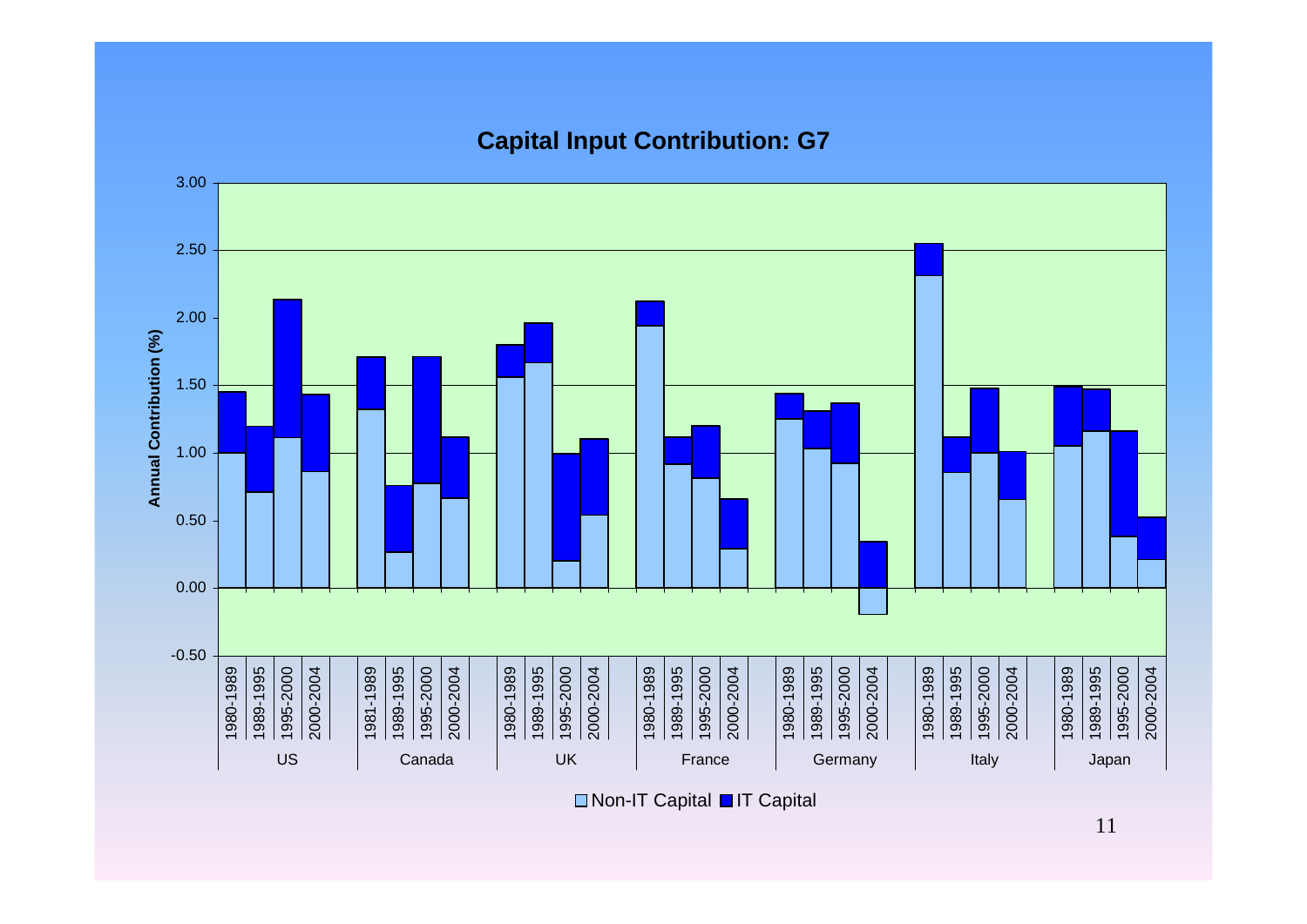#### **Capital Input Contribution: World and Regions**



□ Non-IT Capital ■IT Capital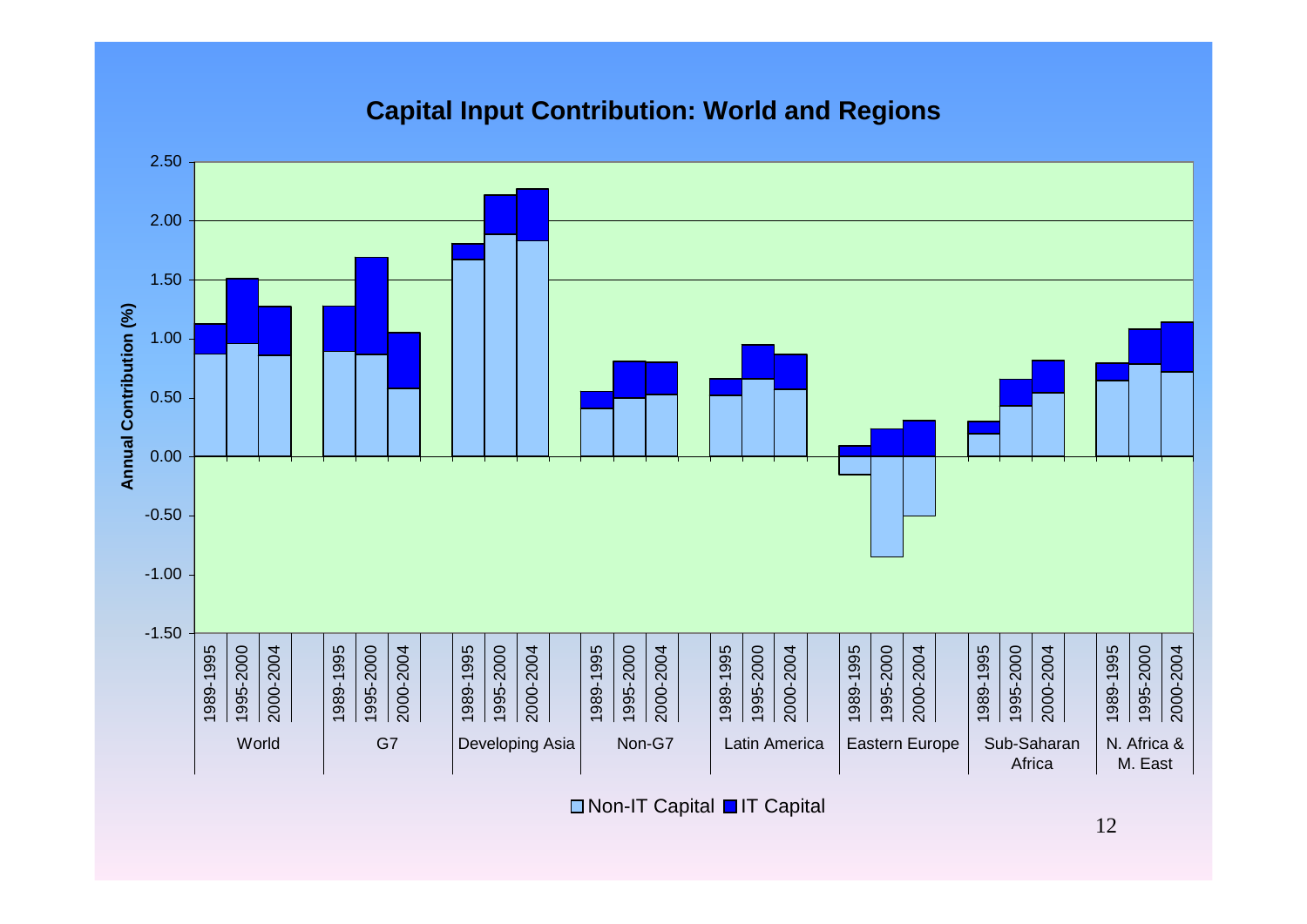#### **Capital Input Contribution: Developing and Transition Economies**



□ Non-IT Capital ■IT Capital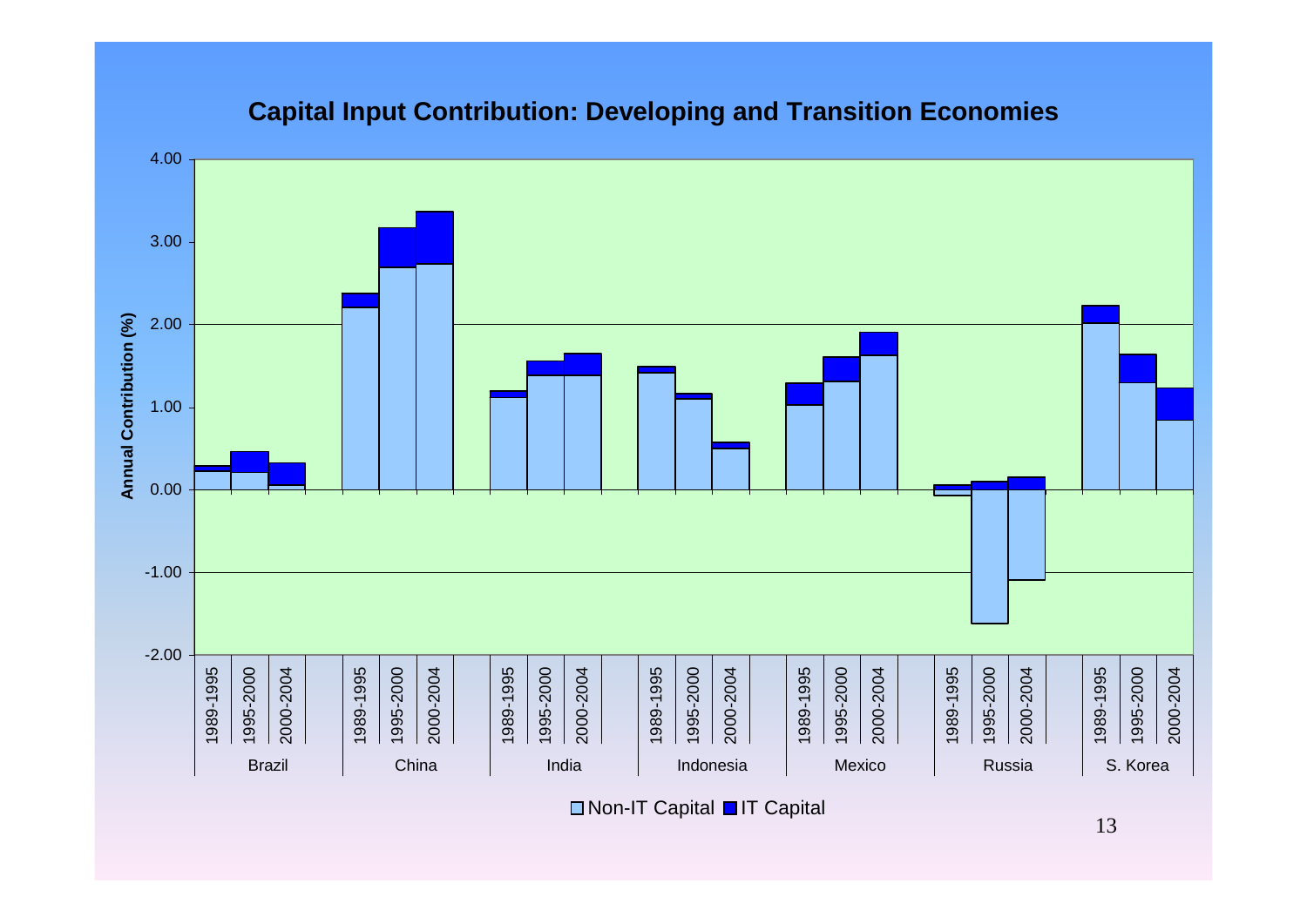**WORLD GROWTH RESURGENCE: IT Investment and Productivity Growth.**

### TOTAL FACTOR PRODUCTIVITY:

IT-Production versus Non-IT Production.

### SOURCES OF ECONOMIC GROWTH:

Capital Input, Labor Input, and TFP.

### LABOR INPUT GROWTH:

Hours Worked and Labor Quality.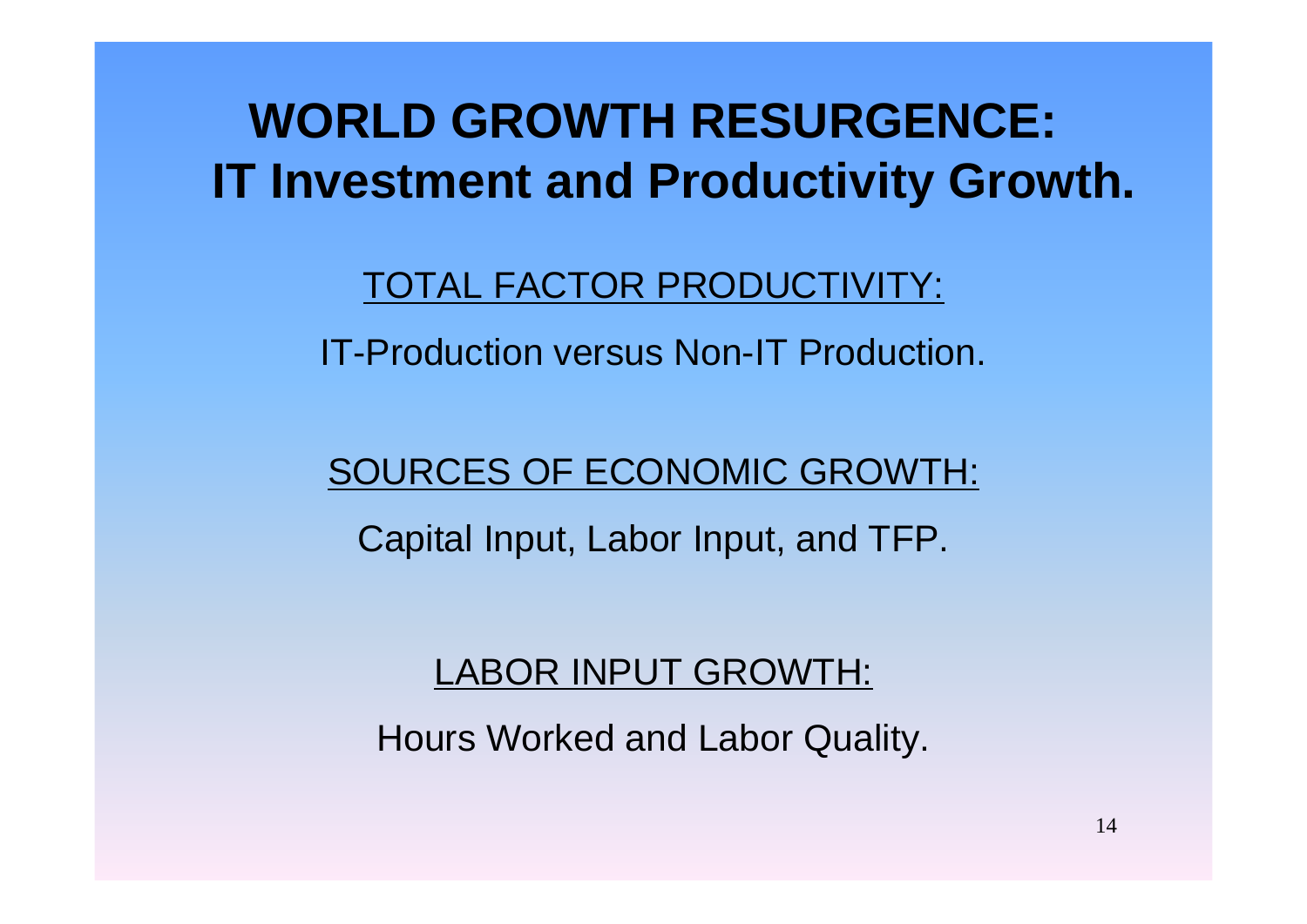#### **Contributions of Information Technology to Total Factor Productivity Growth**

Contributions are average annual relative price changes, weighted by average nominal output shares.

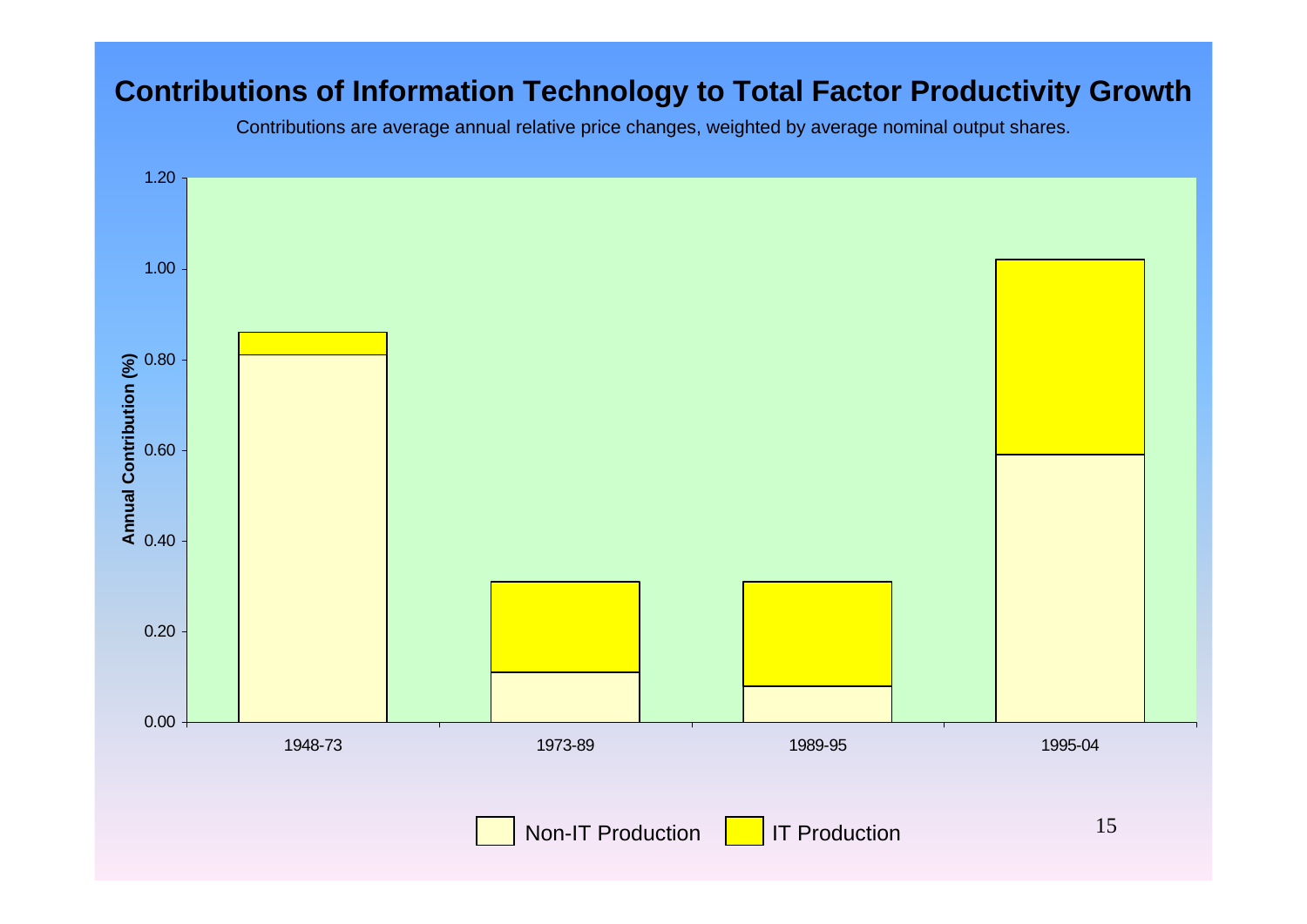#### **Sources of Gross Domestic Product Growth**

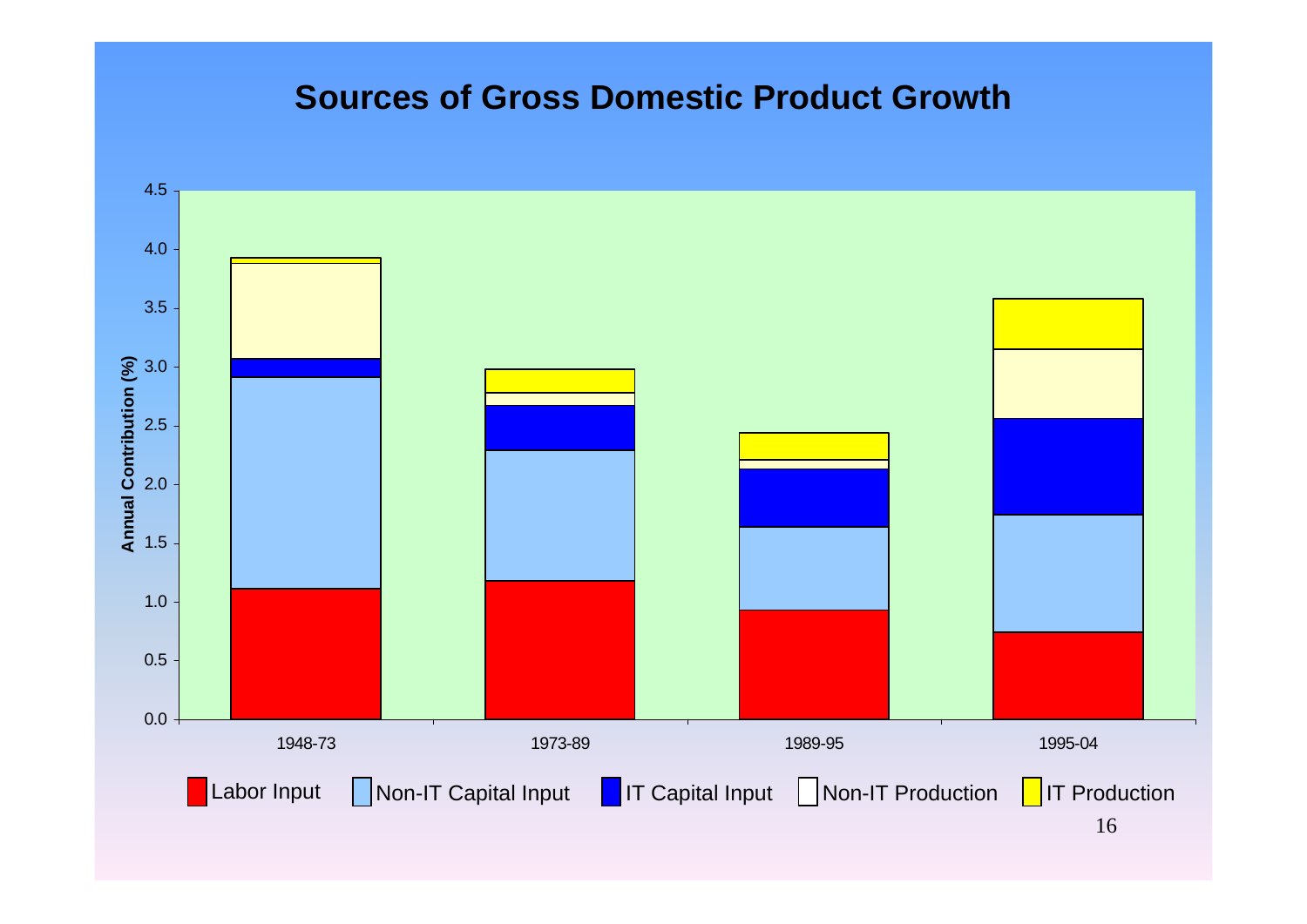### **Sources of Gross Domestic Product Growth**

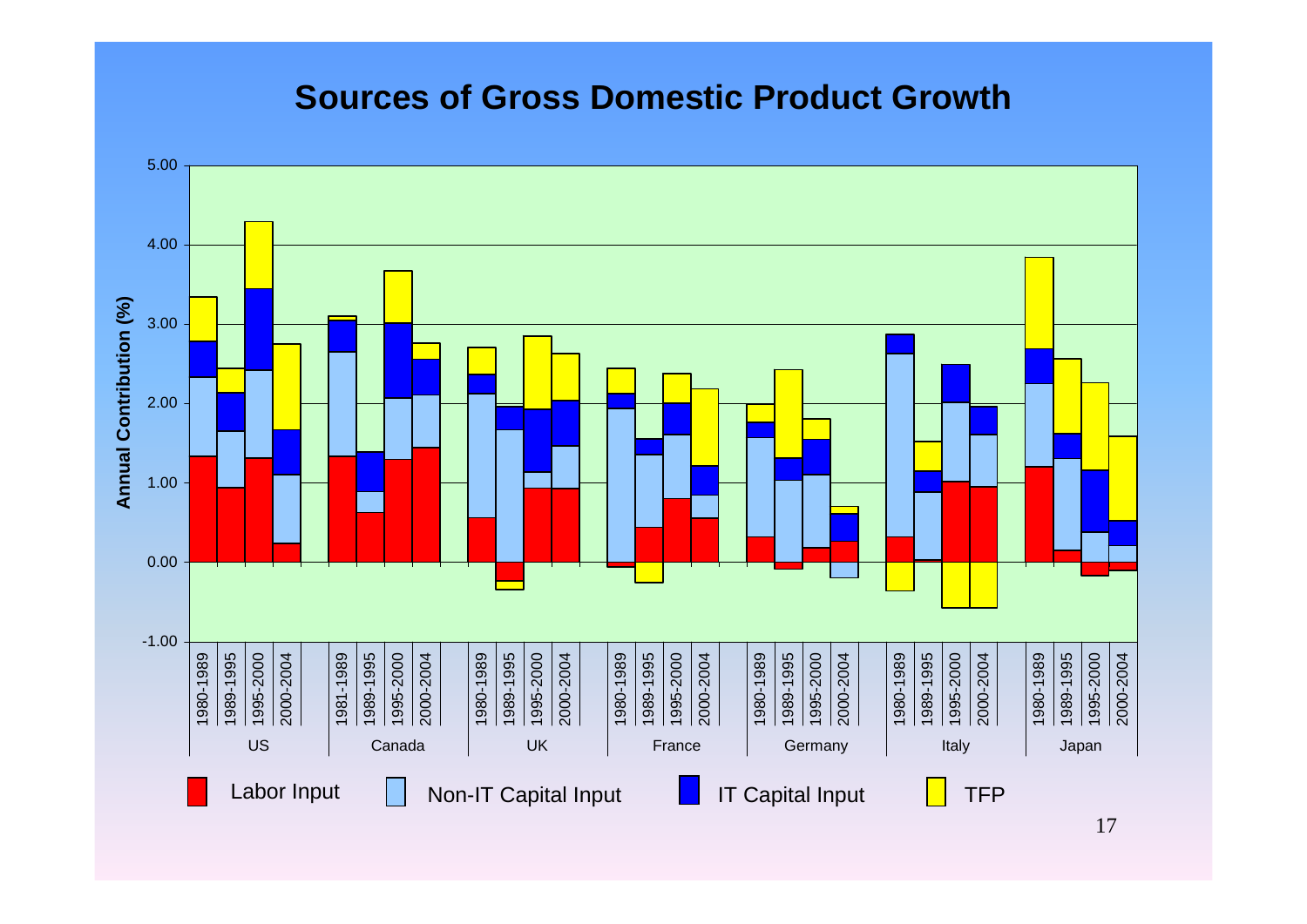#### **Sources of Growth by Country: World and Regions**



Labor ⊡Non-IT Capital **□** IT Capital **□** TFP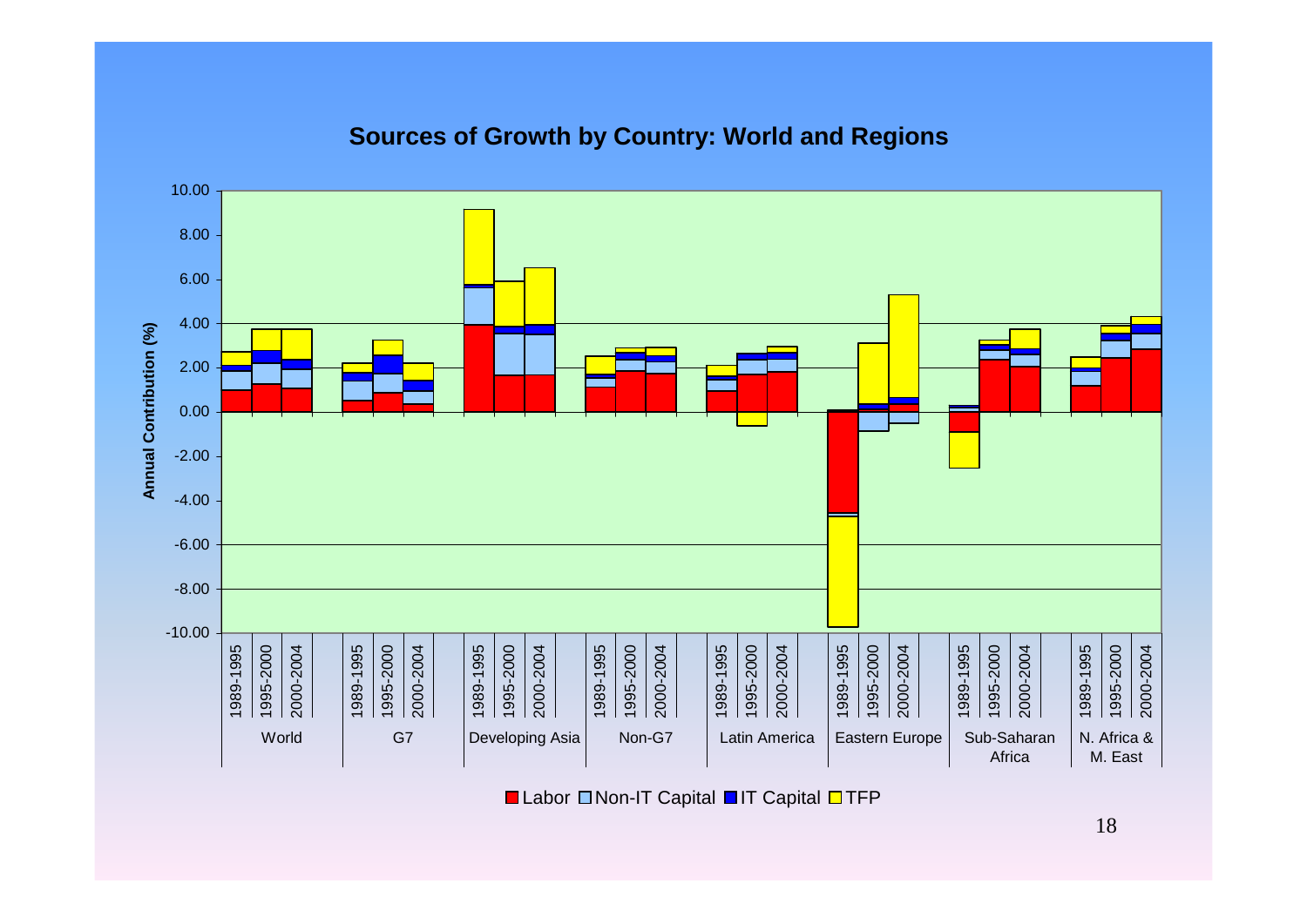

#### **Sources of Economic Growth: Developing and Transition Economies**

Labor ⊡Non-IT Capital **□** IT Capital **□** TFP